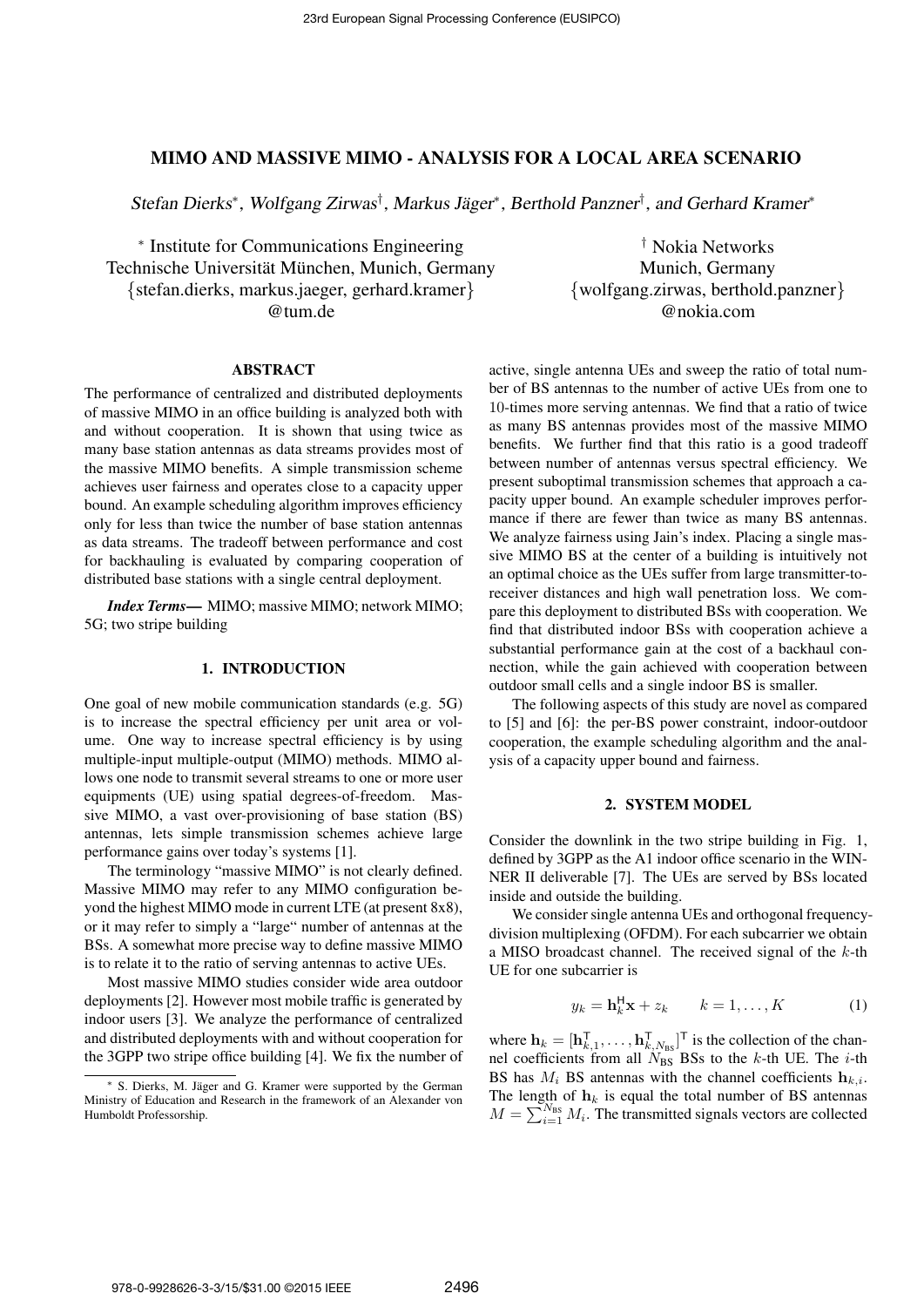in  $\mathbf{x} = [\mathbf{x}_1^{\mathsf{T}}, \dots, \mathbf{x}_{N_{\text{BS}}}^{\mathsf{T}}]^{\mathsf{T}}$  and  $z_k$  is independent proper complex thermal Gaussian noise with variance  $\sigma_N^2$ .  $\mathbf{H}^H$  denotes the complex conjugate transpose of matrix H. We place the BS antennas with an antenna spacing of  $\lambda/2$ . Mutual coupling between array elements is ignored. The number of UEs is  $K$ , which is equal to the number of receive antennas as we consider single antenna UEs. The received signals of all UEs  $\mathbf{y} = [y_1, \dots, y_K]^\mathsf{T}$  for one subcarrier are

$$
y = Hx + z \tag{2}
$$

where  $\mathbf{H} = [\mathbf{h}_1, \dots, \mathbf{h}_K]^{\mathsf{H}}$  and  $\mathbf{z} = [z_1, \dots, z_K]^{\mathsf{T}}$ .

For linear precoding the transmitted signals vector  $x$  is

$$
x = Ws \tag{3}
$$

where  $\mathbf{W} = [\mathbf{w}_1, \dots, \mathbf{w}_K]$  is the matrix of the precoding vectors and  $\mathbf{s} = [s_1, \dots, s_K]$  is the vector of transmit symbols. We consider a per-BS sum-power constraint

$$
\sum_{f=1}^{N_{\rm SC}} \left\| \mathbf{x}_i^{(f)} \right\|_2^2 \le P_i \qquad \forall i \in \{1, N_{\rm BS}\} \tag{4}
$$

where  $N<sub>SC</sub>$  is the number of subcarriers. We omit the subcarrier index  $(f)$  for clarity in the remaining paper.

We assume that ideal hardware and perfect channel state information of the complete network is available at all nodes.

#### 3. TRANSMISSION SCHEMES

We use zero forcing beamforming (ZFBF) where the linear precoders are determined according to an interference zero forcing objective. The optimal solution given a sum power constraint is the pseudo-inverse combined with a power allocation [8]

$$
\mathbf{W} = \mathbf{H}^{\mathsf{H}} (\mathbf{H} \mathbf{H}^{\mathsf{H}})^{-1} \text{diag}(\gamma) \tag{5}
$$

where  $\gamma$  is the power allocation vector of non-negative reals. With this choice of precoding matrix the received signals are

$$
y = HWs + z = HHH(HHH)-1diag(\gamma)s + z
$$
 (6)

$$
= diag(\gamma) s + z.
$$
 (7)

### 3.1. Central Massive MIMO

If there is only one BS and all antennas are located at one physical site, ZFBF eliminates all interference. For a sum rate maximization with a total power constraint, the power allocation can be solved using water filling [8]. We choose to distribute the power equally to the transmission to each UE to ensure fairness between the UEs. The distribution of the per-UE power on the physical resource blocks (PRB) is determined by water filling assuming Gaussian signals. We consider scenarios where the total number of BS antennas M is larger than or equal to the number of UEs  $K$ . Hence we are able to schedule all UEs in every time frame and on every PRB with ZFBF. We call this Central Massive MIMO.



Fig. 1. Deployments in the two stipe building.

#### 3.2. Network MIMO

For Network MIMO we assume a perfect backhaul between the BSs and treat distributed BSs as a single BS. Then we can apply ZFBF either in a central unit or by exchanging cooperation messages. We initialize the power allocation as for massive MIMO and fulfill the per-BS power constraint (4) by scaling all  $\gamma^{(f)}$ . A better approach would be to design the precoders and allocate the power (considering a maximal modulation scheme) to maximize the spectral efficiency under a fairness constraint, but this adds complexity.

# 3.3. Local Precoding

If the backhaul cannot enable Network MIMO or any other kind of cooperation or coordination, a BS determines its precoders locally while treating interference from the other BSs as noise. Each UE connects to the BS with the maximum average SNR. If the number of UEs connected to a BS is larger than the number of BS antennas, scheduling with channel decomposition using a capacity upper bound [9] is used. We call this scheme Local Precoding.

## 4. DEPLOYMENTS

We define six different BS deployments which are shown in Fig. 1. The indoor BSs are rectangular arrays mounted underneath the ceiling, while the outdoor BSs are uniform linear arrays (ULA). Indoor Central Massive MIMO is a single central BS that uses Central Massive MIMO ("1" in Fig. 1). Indoor Local Precoding uses Local Precoding for the four BSs on the corridors ("2"), while Indoor Network MIMO requires a backhaul to employ Network MIMO for the corridor BSs ("2"+"A"). Outdoor Only uses only the outdoor ULAs with Local Precoding ("3"). If we add a central BS to the outdoor BSs we obtain Indoor-Outdoor Local Precoding ("1"+"3") and Indoor-Outdoor Network MIMO ("1"+"3"+"B"), which employ Local Precoding, respectively Network MIMO. Note that the BSs are not necessarily optimally placed.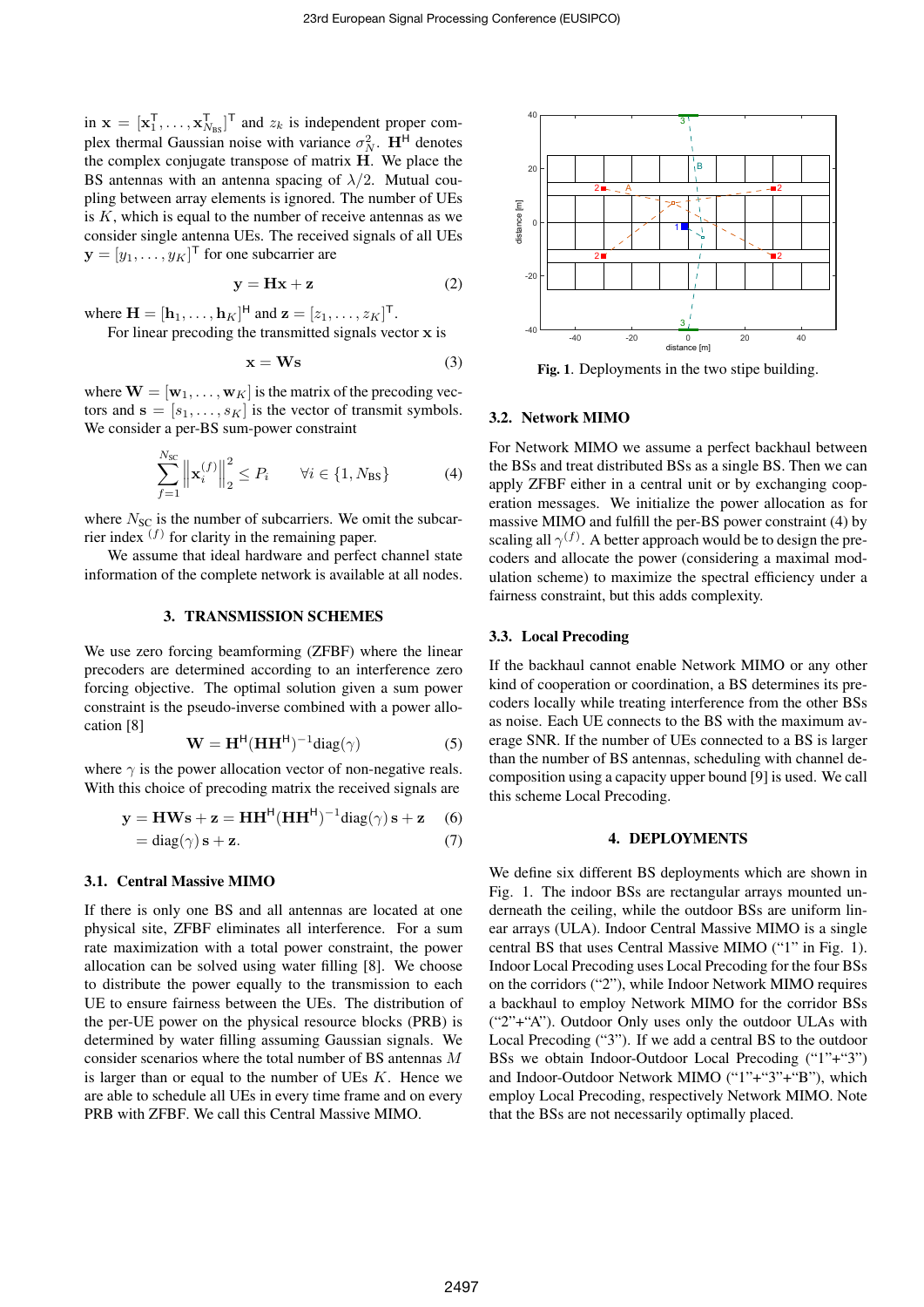#### 5. SIMULATION RESULTS

We fix the number of UEs and compare the spectral efficiencies of the deployments for different numbers of total BS antennas. We define one drop as a random placement of 24 UEs within the two stripe building. For each drop we generate 10 channel realizations.

The channel coefficients for indoor BSs are generated according to the WINNER II A1 indoor channel model [7]. The A1 channel model provides parameter sets for line-of-sight (LOS) and non line-of-sight (NLOS) conditions. For each BS-UE pair, the number of walls between their positions are determined and the appropriate condition is selected. A wall penetration loss of 12 dB (as we assume heavy walls) for every wall beyond the first is applied. When determining the number of walls, paths along the corridors are considered as alternatives to the direct path, which might penetrate more walls. The channel coefficients for outdoor BSs are generated according to the WINNER II B4 outdoor (Urban Micro-Cell) to indoor channel model [7]. Here we assume a LOS path from the BS to the outside wall of the building. The number of walls is determined as mentioned above. We use the QUAsi Deterministic RadIo channel GenerAtor (QuaDRiGa) [10] to generate the channels, which we enhanced to count the number of walls and apply the wall penetration loss.

We use a bandwidth of 20 MHz around a carrier frequency of 2.1 GHz. According to LTE we obtain 100 PRBs, where the precoders and the power allocations are determined per PRB. The simulation parameters are summarized in the Table 1. With these parameters the spectral efficiency in the building without considering control signaling overhead is

$$
S = \frac{24 \cdot C_{\text{QAM}} \text{ bits} \cdot 1200 \cdot 14}{1 \text{ ms} \cdot 20 \text{ MHz}},
$$
 (8)

where 24 is the number of UEs,  $C_{\text{OAM}}$  is the instantaneous capacity of a memoryless channel with QAM input and continuous output [11], 1200 is the number of subcarriers, 14 is the number of OFDM blocks per subframe, 1ms is the duration of one subframe and 20 MHz is the bandwidth. For 256-QAM the maximal spectral efficiency is  $S^* = 161.28$  bit/s/Hz.

In Fig. 2 the average spectral efficiencies of the deployments are shown for 24 to 240 total BS antennas. The 5%-tile and the 95%-tile spectral efficiencies follow the same trend. The Indoor Central Massive MIMO, Indoor Network MIMO and Indoor-Outdoor Network MIMO deployments perform poorly for fully loaded MIMO systems with 24 BS antennas. The performance improves significantly when few antennas are added (Scheduling improves the performance for fully or close to fully loaded MIMO systems as discussed in Section 7). Adding more antennas increases the performance, but the gain from each additional antenna decreases. A ratio of twice as many BS antennas seems to be a good tradeoff between achieved performance and number of antenna elements. The performance loss of the Indoor Central Massive MIMO versus the Indoor Network MIMO deployment (mainly due to

| Carrier frequency                       | $2.1$ GHz    |
|-----------------------------------------|--------------|
| <b>Bandwidth</b>                        | 20 MHz       |
| Used bandwidth                          | 18 MHz       |
| Subcarrier spacing                      | $15$ kHz     |
| Number of subcarriers                   | 1200         |
| Number of PRBs                          | 100          |
| Antenna Spacing                         | $\lambda/2$  |
| Wall penetration loss                   | 12 dB        |
| Sum power constraint                    | $26$ dBm     |
| Noise level                             | $-124.6$ dBm |
| Largest modulation scheme               | 256-QAM      |
| Number of UEs                           | 24           |
| Number of drops                         | 300          |
| Number of channel realizations per drop | 10           |

Table 1. Simulation parameters.



Fig. 2. Average spectral efficiencies.

wall penetration loss) is analyzed in more detail in [5]. The performance loss of the Indoor-Outdoor Network MIMO versus the Indoor Network MIMO is due to wall penetration loss and building penetration loss. Note that Indoor Network MIMO approaches the maximal spectral efficiency for only 48 BS antennas, while Indoor Central Massive MIMO requires more than 240 antennas to approach the maximal spectral efficiency. The non-cooperative schemes perform worse due to interference. Their performances improve little per additional antenna.

### 6. COMPARISON WITH CAPACITY UPPER BOUND

Each deployment can be upper bounded by a broadcast channel (BC) with a sum power constraint. We allow all BSs of a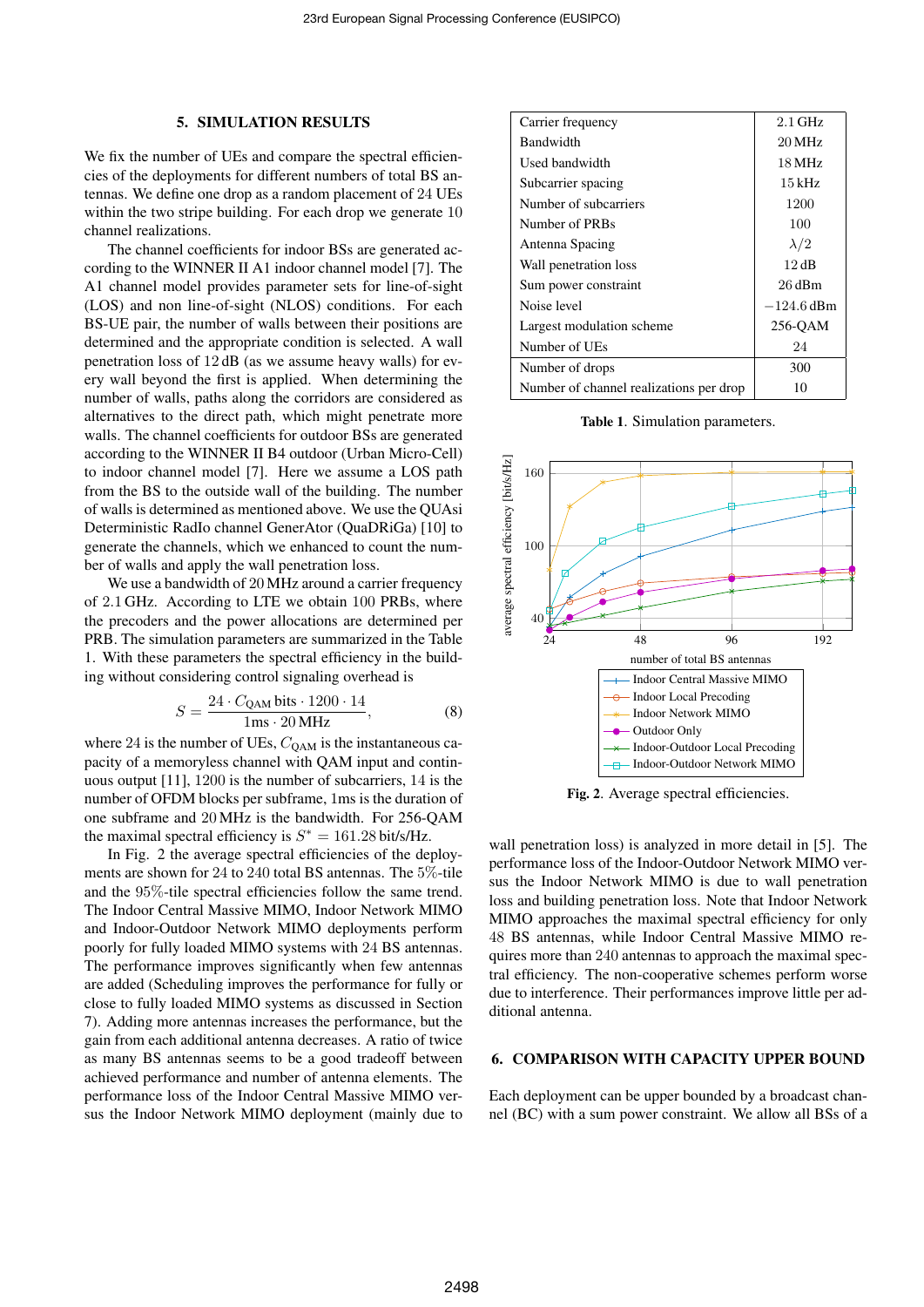

Fig. 3. Average spectral efficiencies and capacity upper bounds for the Indoor Central Massive MIMO and Indoor Network MIMO deployment.

deployment to cooperate and to act as one BS with distributed antennas, and relax the per-BS power constraint to a sum power constraint. The capacity of a BC is achieved by dirtypaper coding. We find the optimal transmission policy with the algorithms in [12]. As the spectral efficiency is limited by the modulation scheme we examine Gaussian signaling and 16-QAM in addition to 256-QAM. In Fig. 3 the average spectral efficiencies and the capacity upper bounds of the Indoor Central Massive MIMO and Indoor Network MIMO deployment are shown. While the 16-QAM and the 256-QAM schemes limit the average spectral efficiency, Gaussian signaling allows the spectral efficiency to grow and to approach the capacity upper bound. Notice that for a ratio of two BS antennas per UE the gap between the capacity upper bound and our schemes is already small and a good tradeoff between performance and number of BS antennas is achieved also for Gaussian signaling and 16-QAM.

#### 7. WHEN IS SCHEDULING NECESSARY

One claim of massive MIMO is that for sufficient randomness and many antennas the channels hardens and scheduling all UEs is optimal, which means that more advanced scheduling does not provide gains [2]. We use an example scheduler to analyze how many BS antennas are required for this claim to be valid in our scenario.

When we use the water filling power allocation as described in Section 3 there is usually no power allocated to some UEs on some PRBs. When no power is allocated to an UE the interference zero-forcing constraint for that UE is unnecessary on that PRB and may be removed. This creates more degrees-of-freedom when determining the precoders for the other UEs, which leads to potentially higher effective



Fig. 4. Average spectral efficiencies for the Indoor Central Massive MIMO deployment with and without scheduling.

channel gains. Algorithm 1 utilizes this idea. Note that fairness is not considered explicitly, but implicitly as the per UE transmit powers are equally distributed.

| <b>Algorithm 1</b> Example scheduling algorithm    |
|----------------------------------------------------|
| Initialize all PRBs as scheduled for all UEs       |
| repeat                                             |
| for all PRBs do                                    |
| ZFBF with all UEs scheduled on current PRB         |
| end for                                            |
| for all UEs do                                     |
| water filling for current UE                       |
| determine new schedule for current UE as all PRBs, |
| where a power larger than zero is allocated        |
| end for                                            |
| <b>until</b> Convergence of all schedules          |
|                                                    |

In Fig. 4 the average spectral efficiencies for the Indoor Central Massive MIMO deployment are shown for all UEs scheduled and for the example scheduling. As expected a performance gain with scheduling can be observed only for less than twice as many BS antennas as UEs. Similar results are obtained for the other deployments.

### 8. FAIRNESS

We analyze fairness qualitatively with Jain's index [13]

$$
\mathcal{J}(r_1, r_2, \dots, r_K) = \frac{(\sum_{i=1}^K r_i)^2}{K \cdot \sum_{i=1}^K r_i^2},\tag{9}
$$

where  $r_k$  is the rate achieved by the k-th UE. Jain's index approaches 1 when all UEs achieve similar rates and is  $1/K$ when only one UE achieves a non-zero rate. The fairness indices are plotted in Fig. 5. The deployments with cooperation approach a fairness index of 1 for an increasing number of antennas as more and more UEs are served with the maximal spectral efficiency. Scheduling helps to increase fairness for a